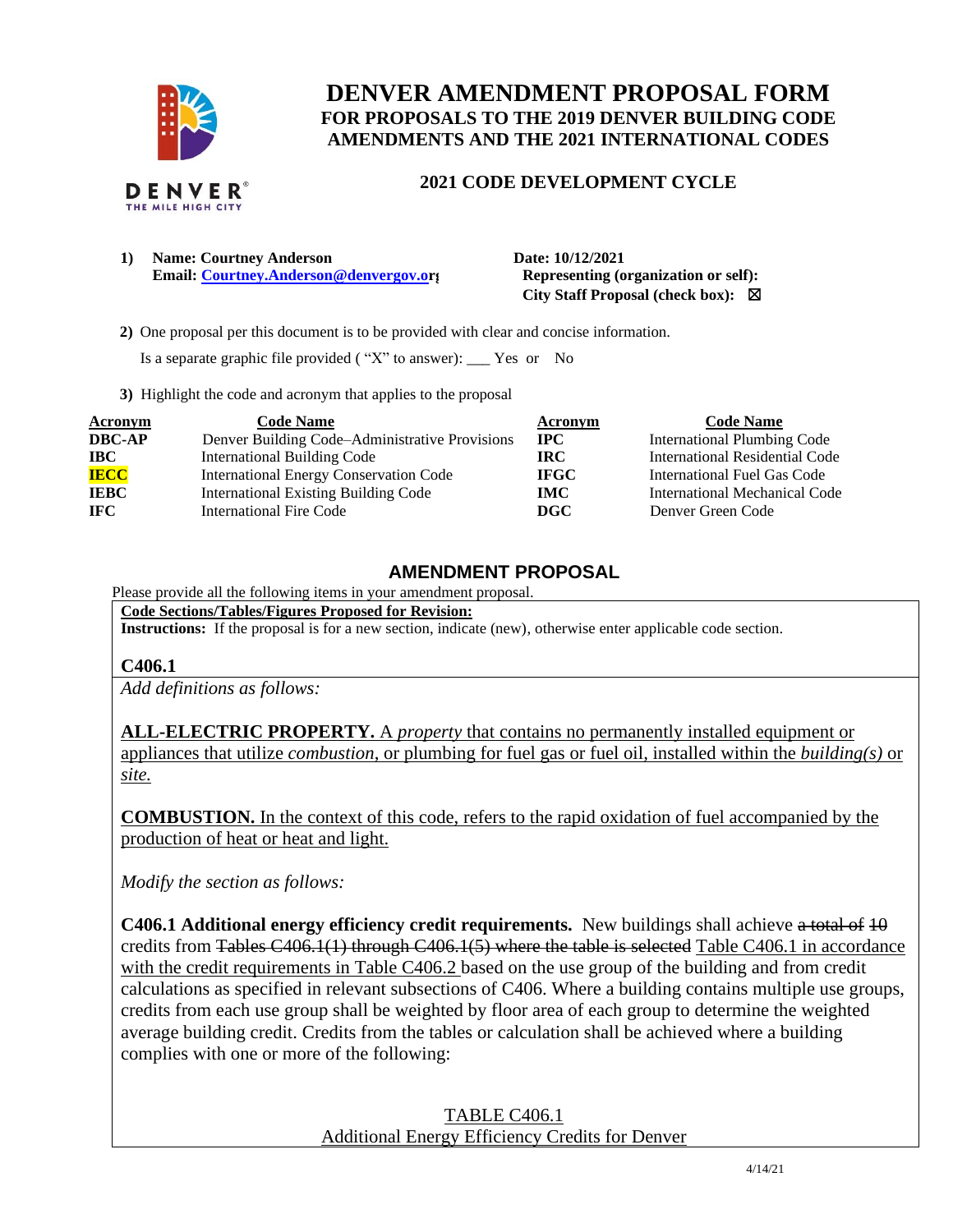| <b>Sub-section / Occupancy:</b>               | Group     | <b>Group</b> | <b>Group</b> | Group        | Other <sub>a</sub>    |
|-----------------------------------------------|-----------|--------------|--------------|--------------|-----------------------|
|                                               | B         | R and I      | E            | М            | <b>Occupancies</b>    |
| $C406.2.1: 5%$ Heating Eff Impry.             | <b>NA</b> |              | $\mathbf{2}$ | $\mathbf{2}$ | 2                     |
| $C406.2.2: 5\%$ Cooling Eff Imprv.            | 2         |              |              | $\mathbf{2}$ | $\mathcal{D}_{\cdot}$ |
| C406.2.3: 10 % Heating Eff Imprv.             | 1         | $\mathbf{2}$ | 4            | 4            | 3                     |
| $C406.2.4$ : 10 % Cooling Eff Imprv.          | 5         |              | 2            | 3            | 3                     |
| C406.3: Reduced Light Power                   | 8         | $\mathbf{2}$ | 9            | 14           | 8                     |
| C406.4: Enh. Digital Light Ctrl               | 2         | <b>NA</b>    | 2            | 3            | 3                     |
| C406.5.1: On-site Renewable Egy.              | 9         | 7            | 6            | 7            |                       |
| C406.6: Dedicated OA Sys (DOAS)               | 3         | 5            | <b>NA</b>    | 3            | 4                     |
| C406.7.2: Recovered/Renew SWH <sub>b</sub>    | <b>NA</b> | 14           |              | <b>NA</b>    | 14                    |
| $C406.7.3$ : Eff fossil fuel SWH <sub>b</sub> | <b>NA</b> | 9            | 3            | <b>NA</b>    | 9                     |
| C406.7.4: Heat Pump $SWH_b$                   | NA        | 5            |              | <b>NA</b>    | 5                     |
| <b>C406.8: Enhanced Envelope Perf</b>         | 7         | 5            | 3            | 5            | 5                     |
| C406.9: Reduced Air Infiltration              | 4         | 5            | <b>NA</b>    | $\mathbf{2}$ | 4                     |
| <b>C406.10 Energy Monitoring</b>              | 3         |              | 3            | 4            | 3                     |
| <b>C406.11 Fault Detection</b>                |           |              |              |              |                       |

a. Other occupancy groups include all Groups except for Groups B, R, I, E, and M<br>b. For occupancy groups listed in C406.7.1.

### **TABLE C406.2 DENVER CREDIT REQUIREMENTS**

| <b>Building Type</b>                                                         | <b>Credit</b>                          | <b>Credit</b>                              |
|------------------------------------------------------------------------------|----------------------------------------|--------------------------------------------|
|                                                                              | <b>Requirement for</b><br>All-Electric | <b>Requirement for</b><br><b>All Other</b> |
|                                                                              | <b>Properties</b> <sup>a</sup>         | <b>Buildings</b>                           |
| Mid-Rise Apartment (R-2)                                                     | 10                                     | 53                                         |
| 4-7 stories                                                                  |                                        |                                            |
| High-Rise Apartment (R-2)                                                    | 10                                     | $\overline{40}$                            |
| 8 or more stories                                                            |                                        |                                            |
| Small Hotel (R-1)                                                            | 10                                     | <u>40</u>                                  |
| 0-100,000                                                                    |                                        |                                            |
| Large Hotel (R-1)                                                            |                                        |                                            |
| $100,000$ sf and larger                                                      | 10                                     | $\frac{36}{5}$                             |
| Medium Office (Group B)                                                      |                                        |                                            |
| 40,000-100,000 sf                                                            | 10                                     | <u>31</u>                                  |
| Large Office (Group B)                                                       |                                        |                                            |
| 100,000 sf and larger                                                        | 10                                     | $\frac{48}{5}$                             |
| Retail (Group M)                                                             | 10                                     | 45                                         |
| School (Group E)                                                             | 10                                     | 40                                         |
| <u>Warehouse (Group S)</u>                                                   | 10                                     | 48                                         |
| All Other                                                                    | 10                                     | 40                                         |
| Where no less than 75% of the space and water heating loads are served<br>a. |                                        |                                            |
| by equipment with a rated COP greater than 1.0                               |                                        |                                            |

# TABLE C406.1(1)

Additional Energy Efficiency Credits for Group B Occupancy

| <b>Sub-section / Climate Zone:</b>     | 0A & 1A | 0B & 1B | 2A | 2R | 3 <sub>A</sub> | 3B | 3 <sup>c</sup> | 4A  | 4R | 4C | 5A | 5R | 50 | 6A | 6 <b>P</b> |    | я |
|----------------------------------------|---------|---------|----|----|----------------|----|----------------|-----|----|----|----|----|----|----|------------|----|---|
| <b>C406.2.1: 5% Heating Eff Imprv.</b> | NA      | NA      | NA | NA | NA             | NA | NA.            | NA. | NA | NA |    | NA | NA |    |            | NA |   |
| C406.2.2: 5% Cooling Eff Imprv.        |         |         |    |    |                |    |                |     |    |    |    |    |    |    |            |    |   |
| C406.2.3: 10 % Heating Eff Imprv.      | NA      | NA      | NA | NA | NA             | NA | NA.            | NA- | NA | NA |    |    |    |    |            | NA |   |
| C406.2.4: 10 % Cooling Eff Imprv.      | $+1$    | $^{12}$ | 10 |    |                |    |                |     |    |    |    |    |    |    |            |    |   |
| <b>C406.3: Reduced Light Power</b>     |         |         |    |    |                |    | 10             |     |    |    |    |    |    |    |            |    |   |
| C406.4: Enh. Digital Light Ctrl        |         |         | ÷  |    |                |    |                |     |    |    |    |    | ÷  |    | ÷          |    |   |
| C406.5.1: On-site Renewable Egy.       |         |         |    |    |                |    |                |     |    |    |    |    |    |    |            |    |   |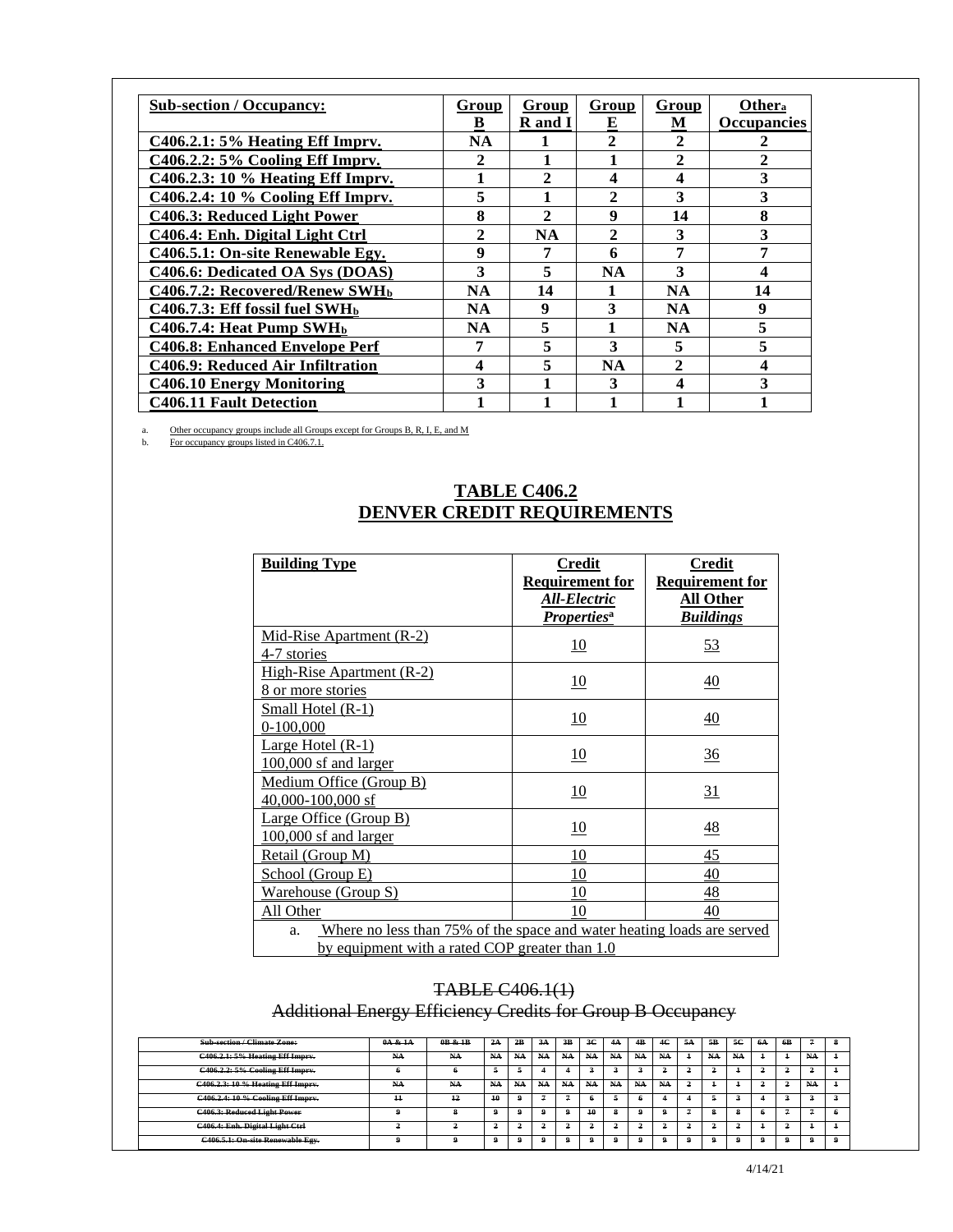| C406.6 : Dedicated OA Sys (DOAS)        |     |    |    |    |    |     |                |     |    |     |    |     |     |    |    |     |     |
|-----------------------------------------|-----|----|----|----|----|-----|----------------|-----|----|-----|----|-----|-----|----|----|-----|-----|
| C406.7.2: Recovered/Renew SWH-          | NA. | NA | NA | NA | NA | NA. | NA             | NA. | NA | NA. | NA | NA  | NA. | NA | NA | NA- | NA  |
| C406.7.3: Eff fossil fuel SWH           | NA  | NA | NA | NA | NA | NA  | NA<br>$\cdots$ | NA. | NA | NA  | NA | NA. | NA  | NA | NA | NA  | NA- |
| C406.7.4: Heat Pump SWH                 | NA  | NA | NA | NA | NA | NΑ  | NA             | NA. | NA | NA  | NA | NA  | NA  | NA | NA | NA  | NA  |
| <b>C406.8: Enhanced Envelope Perf</b>   |     |    |    |    |    |     |                |     |    |     |    |     |     |    | 10 | 14  | 46  |
| <b>C406.9: Reduced Air Infiltration</b> |     |    |    |    |    |     | NА             |     |    |     |    |     |     |    | я  |     |     |
| <b>C406.10 Energy Monitoring</b>        |     |    |    |    |    |     |                |     |    |     |    |     |     |    |    |     | ٠   |
| <b>C406.11 Fault Detection</b>          |     |    |    |    |    |     |                |     |    |     |    |     |     |    |    |     |     |

### TABLE C406.1(2)

Additional Energy Efficiency Credits for Group R and I Occupancies

| <b>Sub-section / Climate Zone:</b>      | 0A & 1A                 | 0B & 1B                 | 2A             | 2B              | 3A             | 3B                   | 3C             | 4A                      | 4B                   | 4C                      | 5A             | 5B                   | 5C                      | 6A                      | 6B                   | 7                       | 8                    |
|-----------------------------------------|-------------------------|-------------------------|----------------|-----------------|----------------|----------------------|----------------|-------------------------|----------------------|-------------------------|----------------|----------------------|-------------------------|-------------------------|----------------------|-------------------------|----------------------|
| C406.2.1: 5% Heating Eff Imprv.         | NA                      | NA-                     | NA.            | NA.             | $\overline{1}$ | NA.                  | NA.            | $\ddot{\phantom{1}}$    | NA                   | $\ddot{\phantom{1}}$    | $\overline{1}$ | $\ddot{\phantom{1}}$ | $\ddot{\phantom{1}}$    | $\overline{a}$          | $\overline{1}$       | $\overline{\mathbf{2}}$ | $\overline{a}$       |
| C406.2.2: 5% Cooling Eff Imprv.         | 3                       | 3                       | 2              | 2               | $\overline{1}$ | 4                    | 4              | $\ddagger$              |                      | NA.                     |                | $\ddot{\phantom{1}}$ | NA-                     | $\overline{1}$          | $\overline{1}$       | $\overline{1}$          | NA                   |
| C406.2.3: 10 % Heating Eff Imprv.       | NA                      | NA-                     | NA             | NA              | $\ddagger$     | NA                   | NA             | $\pm$                   | ÷                    | $\overline{1}$          | 2              | 2                    | $\ddagger$              | $\overline{\mathbf{3}}$ | 2                    | 3                       | 4                    |
| C406.2.4: 10 % Cooling Eff Imprv.       | 5.                      | 5                       | Δ              | з               | 2              | 3                    | 4              | 2                       | $\overline{a}$       | $\overline{1}$          |                | $\ddagger$           | $\ddagger$              | $\overline{1}$          | $\ddagger$           | $\ddot{\phantom{1}}$    | $\ddot{\phantom{1}}$ |
| <b>C406.3: Reduced Light Power</b>      | 2                       | $\overline{a}$          | $\overline{a}$ | 2               | 2              | 2                    | 2              | 2                       | $\overline{2}$       | $\overline{a}$          | 2              | 2                    | $\overline{2}$          | $\overline{a}$          | 2                    | $\overline{2}$          | 2                    |
| C406.4: Enh. Digital Light Ctrl         | NA                      | NA-                     | NA             | NA              | NA             | NA                   | NA             | NA                      | NA                   | NA                      | NA.            | NA                   | NA                      | NA                      | NA                   | NA                      | NA                   |
| C406.5.1: On-site Renewable Egy.        | 8                       | 8                       | 8              | 8               | 7              | 8                    | 8              | $\mathbf{z}$            | 7                    | $\overline{7}$          | 7              | 7                    | 7                       | $\overline{7}$          | 7                    | $\overline{r}$          | 7                    |
| C406.6 : Dedicated OA Sys (DOAS)        | 3                       | $\overline{\mathbf{4}}$ | 3              | з               | 4              | 2                    | NA.            | 6                       | $\overline{a}$       | $\overline{\mathbf{4}}$ | 8              | 5                    | 5                       | 10                      | 7                    | $\overline{11}$         | $+2$                 |
| C406.7.2: Recovered/Renew SWH-          | 10                      | 9                       | $+1$           | 10              | 13             | 12                   | 15             | 14                      | $+4$                 | 15                      | $+4$           | 14                   | 16                      | 14                      | $+5$                 | 45                      | $+5$                 |
| C406.7.3: Eff fossil fuel SWH           | 5                       | 5                       | 6              | 4               | 8              | 7                    | 8              | 8                       | 8                    | 9                       | 9              | 9                    | 10                      | 40                      | 9                    | 40                      | $\overline{11}$      |
| <b>C406.7.4: Heat Pump SWH</b>          | 6                       | 5                       | 5              | 5               | 5              | 5                    | 5              | 5.                      |                      | 5                       | 5              | 5                    | 5                       | 5                       | 5                    | 5                       | 5                    |
| <b>C406.8: Enhanced Envelope Perf</b>   | $\overline{\mathbf{3}}$ | 6                       | 3              | 5               | 4              | 4                    | $\overline{1}$ | $\overline{\mathbf{4}}$ | $\overline{a}$       | $\overline{a}$          |                | 5                    | $\overline{\mathbf{3}}$ | 5                       | 4                    | 6                       | 6                    |
| <b>C406.9: Reduced Air Infiltration</b> | 6                       | 5                       | 3              | $\overline{11}$ | 4              | 4                    | NA             | 7                       | 3                    | $\mathbf{a}$            | ₽              | 5                    |                         | $+3$                    | 6                    | 8                       | $\overline{a}$       |
| <b>C406.10 Energy Monitoring</b>        | $\ddagger$              | $\ddagger$              | $\ddagger$     | $\ddagger$      | $\ddagger$     | $\ddot{\phantom{1}}$ | $\overline{1}$ | $\pm$                   | $\ddot{\phantom{1}}$ | $\ddot{\phantom{1}}$    | $\overline{1}$ | $\ddagger$           | $\ddot{+}$              | $\overline{1}$          | $\ddot{\phantom{1}}$ | $\ddot{\phantom{1}}$    | $\ddot{\phantom{1}}$ |
| <b>C406.11 Fault Detection</b>          | $\mathbf{1}$            | $\ddagger$              | $\ddagger$     | $\ddagger$      | $\overline{1}$ | 4                    | NA.            | $\pm$                   |                      | NA.                     | $\overline{1}$ | $\ddagger$           | NA.                     | $\overline{1}$          | $\overline{1}$       | $\overline{1}$          | $\ddagger$           |

# TABLE C406.1(3)

## Additional Energy Efficiency Credits for Group E Occupancies

| <b>Sub-section/Climate Zone:</b>           | 0A & 1A    | 0B & 1B        | 2A             | 2B             | 34                   | 3B                      | $_{3C}$                 | 4A             | <b>4B</b>               | 4C             | 5A                   | 5B             | 5C                      | 6A             | 6B                   | 7                    | 8              |
|--------------------------------------------|------------|----------------|----------------|----------------|----------------------|-------------------------|-------------------------|----------------|-------------------------|----------------|----------------------|----------------|-------------------------|----------------|----------------------|----------------------|----------------|
| <b>C406.2.1: 5% Heating Eff Imprv.</b>     | NA         | NA             | NA             | NA.            | $\ddagger$           | $\ddot{\phantom{1}}$    | $\overline{1}$          | $\ddagger$     |                         | 2              |                      | 2              | $\ddagger$              | 2              | 2                    | 3                    | 4              |
| C406.2.2: 5% Cooling Eff Imprv.            | 4          | 4              | 3              | $\overline{a}$ | $\overline{a}$       | $\overline{a}$          | $\overline{a}$          | $\overline{a}$ | $\ddot{\phantom{1}}$    | $\ddagger$     | $\ddot{\phantom{1}}$ | $\ddagger$     | NA                      | $\overline{1}$ | $\ddot{\phantom{1}}$ | $\ddot{\phantom{1}}$ | NA             |
| C406.2.3: 10 % Heating Eff Imprv.          | NA         | NA             | NA.            | $\pm$          | $\pm$                | $\ddot{\phantom{1}}$    | $\pm$                   | 2              | 3                       | 4              | 3                    |                | з.                      | 4              | 3                    |                      | $\mathbf{z}$   |
| C406.2.4: 10 % Cooling Eff Imprv.          | 7          | 8              | $\overline{7}$ | 6              | 5                    | $\overline{\mathbf{4}}$ | $\overline{\mathbf{3}}$ | $\overline{4}$ | $\overline{a}$          | $\ddagger$     | 2                    | 2              | $\ddagger$              | 2              | 2                    | 2                    | $\ddagger$     |
| C406.3: Reduced Light Power                | 8          | 8              | 8              | 9              | 8                    | $\mathbf{a}$            | $\mathbf{a}$            | 8              | Ω.                      | 9              | 8                    | 9              | 8                       | 7              | 8                    | $\overline{7}$       | $\tau$         |
| C406.4: Enh. Digital Light Ctrl            | 2          | 2              | 2              | 2              | 2                    | 2                       | $\overline{a}$          | $\overline{a}$ | 2                       | 2              | 2                    | 2              | 2                       | $\overline{a}$ | 2                    | 2                    | $\ddagger$     |
| C406.5.1: On-site Renewable Egy.           | 6          | 6              | -6             | 6              |                      | 6                       | 6                       | 6              | 6.                      | 6              | 6.                   | 6              | 6                       | 6              | 6                    | 5                    | 5              |
| C406.6 : Dedicated OA Sys (DOAS)           | NA         | NA             | NA             | NA.            | NA.                  | NA                      | NA                      | NA             | NA.                     | N <sub>4</sub> | NA                   | NA             | NA-                     | NA             | NA                   | NA.                  | N <sub>A</sub> |
| C406.7.2: Recovered/Renew SWH*             | $\ddagger$ | $\ddagger$     | $\ddagger$     | $\ddagger$     | $\ddagger$           | $\ddagger$              | $\ddagger$              | $\pm$          | $\ddagger$              | $\ddagger$     | $\pm$                | $\ddagger$     | $\ddagger$              | $\ddagger$     | $\ddagger$           | $\ddagger$           | $\ddagger$     |
| C406.7.3: Eff fossil fuel SWH <sup>*</sup> | NA         | $\ddagger$     |                | $\ddagger$     | $\ddot{\phantom{1}}$ | $\ddot{\phantom{1}}$    | $\overline{1}$          | 2              | 2                       | 3              | 2                    | 3              | 2                       | 3              | 3                    | $\boldsymbol{3}$     | 5              |
| <b>C406.7.4: Heat Pump SWH*</b>            | NA         | NA             | NA             | NA.            | NA.                  | NA.                     | NA.                     | $\pm$          | NA                      | NA             | $\ddot{\phantom{1}}$ | $\ddagger$     | NA-                     | $\overline{1}$ | $\ddot{\phantom{1}}$ | $\ddot{\phantom{1}}$ | $\ddagger$     |
| <b>C406.8: Enhanced Envelope Perf</b>      | 3          | 7              | 3              | 4              | $\overline{a}$       | $\overline{\mathbf{4}}$ | $\ddot{\phantom{1}}$    | $\ddagger$     | 2                       | $\ddagger$     | 2                    | 3              | NA-                     | 4              | 3                    | 6                    | 9              |
| <b>C406.9: Reduced Air Infiltration</b>    | $\pm$      | $\ddagger$     | $\ddagger$     | 2              | NA.                  | NA.                     | NA.                     | NA-            | NA                      | NA             | $\ddagger$           | NA             | NA.                     | 4              | $\overline{1}$       |                      | 3              |
| <b>C406.10 Energy Monitoring</b>           | 3          | $\overline{a}$ | $\overline{a}$ | $\overline{a}$ | 3                    | $\overline{a}$          | $\boldsymbol{3}$        | $\overline{a}$ | $\overline{\mathbf{a}}$ | 2              | 2                    | $\overline{a}$ | $\overline{\mathbf{2}}$ | 2              | 2                    | $\overline{a}$       | 2              |
| <b>C406.11 Fault Detection</b>             | $\pm$      | $\overline{a}$ | $\ddagger$     | $\pm$          | $\ddagger$           | $\pm$                   | $\pm$                   | $\overline{1}$ |                         | $\mathbf{1}$   | $\pm$                | $\overline{1}$ | $\ddagger$              | $\ddagger$     | $\overline{1}$       |                      | 2              |

**a.** For schools with showers or full service kitchens

### TABLE C406.1(4)

## Additional Energy Efficiency Credits for Group M Occupancy

| <b>Sub-section / Climate Zone:</b>      | 0A & 1A                 | 0B & 1B        | 2A                      | 2B             | 3 <sub>A</sub> | 3B             | 3 <sup>2</sup> | 4A                      | 4B             | 4C                      | 5A                      | 5B                      | 5C                   | 6A                      | 6B             | 7              | 8              |
|-----------------------------------------|-------------------------|----------------|-------------------------|----------------|----------------|----------------|----------------|-------------------------|----------------|-------------------------|-------------------------|-------------------------|----------------------|-------------------------|----------------|----------------|----------------|
| <b>C406.2.1: 5% Heating Eff Imprv.</b>  | NA                      | NA             | NA.                     | NA             | $\ddagger$     | $\ddagger$     | NA-            | $\ddagger$              | ÷.             | 2                       | 2                       | $\overline{2}$          | 2                    | $\overline{\mathbf{3}}$ | 2              | $\mathbf{3}$   | $\overline{4}$ |
| C406.2.2: 5% Cooling Eff Imprv.         | 5.                      | 4              | $\overline{\mathbf{4}}$ | 4              | 3              | 3              | 4              | 2                       | 2              | $\overline{1}$          | $\pm$                   | $\overline{2}$          | NA                   | $\ddagger$              | $\ddagger$     | $\overline{1}$ | NA             |
| C406.2.3: 10 % Heating Eff Imprv.       | NA                      | NA             | NA.                     | $\overline{1}$ | $\ddagger$     | $\ddagger$     | ÷.             | 2                       | 2              |                         | з.                      | 4                       | 5.                   | 5                       | з              | 6              | 8              |
| C406.2.4: 10 % Cooling Eff Imprv.       | 9                       | $+2$           | $\mathbf{a}$            | 8              |                | 6              | 3              | $\overline{\mathbf{4}}$ |                |                         | $\overline{a}$          | $\overline{a}$          | NA-                  | $\overline{a}$          | 2              | $\overline{2}$ | $\ddagger$     |
| C406.3: Reduced Light Power             | $+3$                    | $+3$           | $+5$                    | 14             | 16             | 14             | 17             | $+5$                    | $+5$           | 14                      | $+2$                    | $+4$                    | 14                   | $+6$                    | 16             | 14             | $+2$           |
| C406.4: Enh. Digital Light Ctrl         | $\overline{\mathbf{3}}$ | $\overline{a}$ |                         | $\overline{a}$ |                | 3              |                | 4                       |                | 3                       | $\mathbf{a}$            | $\overline{a}$          | 3                    | 4                       | 4              | 3              | з.             |
| C406.5.1: On-site Renewable Egy.        | 8                       | 8              | 8                       | 8              | 8              | 8              | s              | 8                       | 8              | 7                       | 7                       | $\overline{7}$          | 7                    | $\overline{7}$          | 7              | 7              | 6              |
| C406.6 : Dedicated OA Sys (DOAS)        | $\overline{a}$          | $\overline{4}$ | $\overline{a}$          | $\overline{a}$ | 3              | 3              | 4              | 3                       | $\overline{a}$ | 2                       | 2                       | $\overline{\mathbf{3}}$ | 2                    | 4                       | 3              |                | $\overline{4}$ |
| C406.7.2: Recovered/Renew SWH           | NA                      | NA             | NA.                     | NA             | NA             | NA             | NA.            | NA.                     | NA             | NA                      | NA.                     | NA                      | NA-                  | NA                      | NA.            | NA.            | NA             |
| C406.7.3: Eff fossil fuel SWH           | NA                      | NA             | NA.                     | NA             | NA             | NA             | NA             | NA                      | NA             | NA                      | NA.                     | NA-                     | NA-                  | NA.                     | NA.            | NA.            | NA             |
| <b>C406.7.4: Heat Pump SWH</b>          | NA                      | NA             | NA.                     | NA.            | NA             | NA             | NA             | NA-                     | NA             | NA                      | NA.                     | NA-                     | NA-                  | NA                      | NA.            | NA.            | NA             |
| <b>C406.8: Enhanced Envelope Perf</b>   | 4                       | 6              | $\overline{a}$          | 4              | 3              | 3              | $\ddagger$     | 6                       |                | $\overline{\mathbf{4}}$ | $\overline{\mathbf{4}}$ | 5                       | 4                    | -6                      | 5              | 8              | 9              |
| <b>C406.9: Reduced Air Infiltration</b> | $\ddagger$              | $\overline{1}$ | $\ddot{\phantom{1}}$    | 2              | $\ddagger$     | $\overline{1}$ | NA-            | 3                       | $\ddagger$     | $\ddot{\phantom{1}}$    | $\overline{a}$          | $\overline{a}$          | $\ddot{\phantom{1}}$ | $\overline{7}$          | 3              | 6              | 3              |
| <b>C406.10 Energy Monitoring</b>        | 4                       | 5              | 5.                      | 5              |                | 4              |                | 4                       |                | 3                       | $\overline{a}$          | 4                       | 3                    | 4                       | 4              |                | 3              |
| <b>C406.11 Fault Detection</b>          | 2                       | $\overline{a}$ | 2                       | 2              | $\ddagger$     | $\overline{1}$ | $\mathbf{1}$   | $\ddagger$              | $\pm$          | $\pm$                   | $\pm$                   | $\ddagger$              | $\ddagger$           | $\overline{1}$          | $\overline{1}$ | $\overline{2}$ | 2              |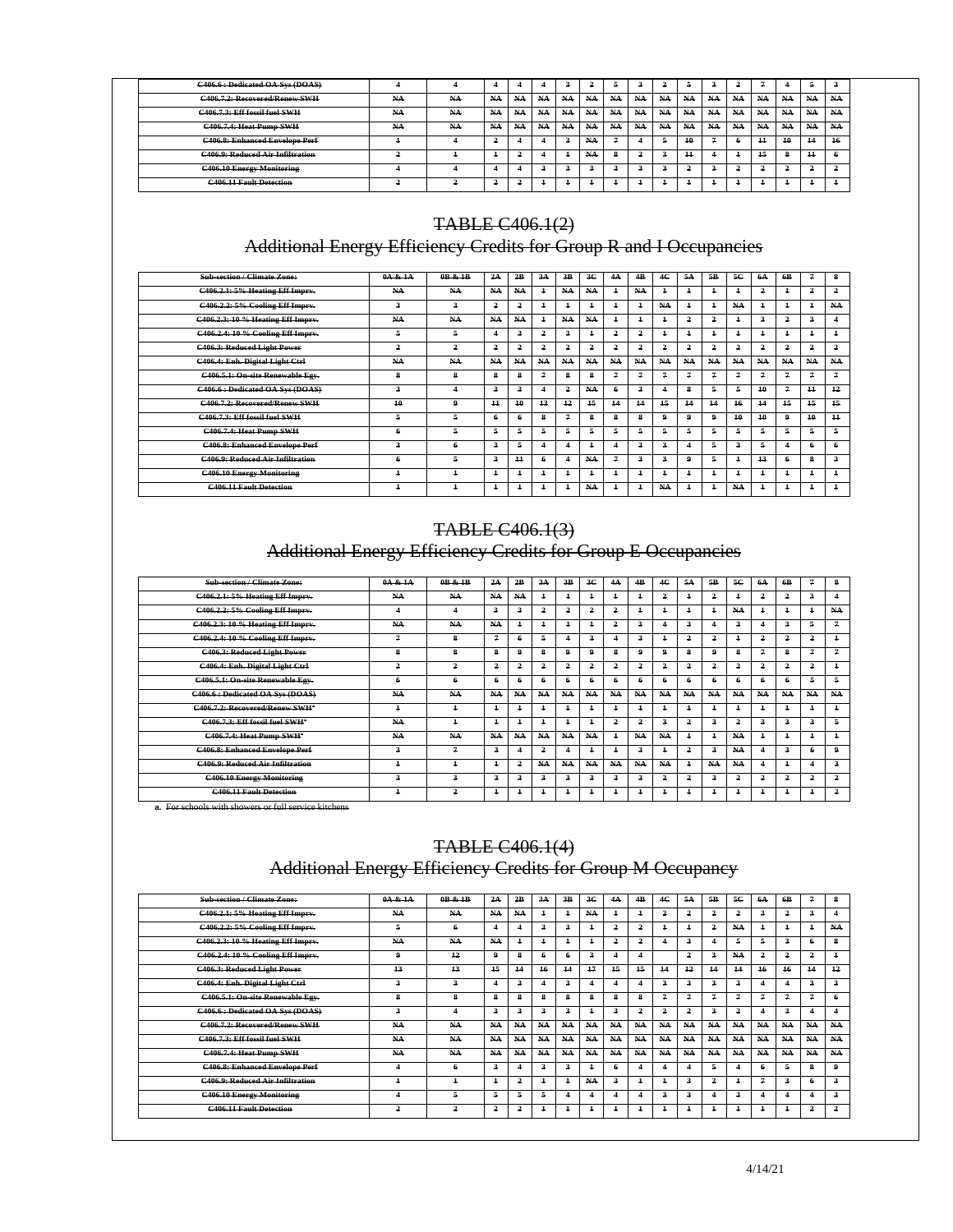## TABLE C406.1(5) Additional Energy Efficiency Credits for Other<sup>a</sup> Occupancies

| <b>Sub-section / Climate Zone:</b>         | 0A & 1A                 | 0R & 1R                 | 2A  | 2R               | 3A             | 3R                      | 3C             | 4A             | 4B                      | 4C                      | 5A         | 5B         | 5C             | 6A                      | 6 <b>B</b>     | $\mathcal{I}$        | 8              |
|--------------------------------------------|-------------------------|-------------------------|-----|------------------|----------------|-------------------------|----------------|----------------|-------------------------|-------------------------|------------|------------|----------------|-------------------------|----------------|----------------------|----------------|
| <b>C406.2.1: 5% Heating Eff Imprv.</b>     | NA-                     | NA.                     | NA. | NA               | $\ddagger$     | $\overline{1}$          | ÷              | ÷              | ÷                       | 2                       | ÷          | 2          |                | 2                       | $\overline{2}$ | з.                   | з              |
| C406.2.2: 5% Cooling Eff Imprv.            | 5                       | 5                       | 4   |                  | 3              | $\overline{\mathbf{3}}$ | 2              | 2              | 2                       | $\ddagger$              | $\ddagger$ | 2          | $\overline{1}$ | $\ddagger$              | $\ddagger$     | $\ddagger$           | $\ddagger$     |
| C406.2.3: 10 % Heating Eff Imprv.          | NA                      | NA                      | NA. | $\overline{1}$   | $\ddagger$     | $\overline{1}$          | $\overline{1}$ | $\overline{2}$ | 2                       | 3                       | з.         | 3          | э              | $\overline{\mathbf{4}}$ | 3              | 5.                   | 5              |
| C406.2.4: 10 % Cooling Eff Imprv.          | 8                       | 9                       | 8   | 7                | 5              | 5                       | $\overline{a}$ | 4              | 4                       | 2                       | 2          | 3          | 2              | 2                       | $\overline{2}$ | $\overline{2}$       | 2              |
| C406.3: Reduced Light Power                | 8                       | 8                       | 9   | 9                | 9              | 9                       | 40             | 8              | 9                       | 9                       | 7          | 8          | я              | 8                       | 8              | 8                    | 7              |
| C406.4: Enh. Digital Light Ctrl            | 2                       | $\overline{a}$          | 2   | $\overline{a}$   | 2              | $\overline{a}$          | 2              | $\overline{a}$ | 2                       | 2                       | 2          | 3          | 2              | $\overline{a}$          | $\overline{a}$ | $\overline{a}$       | $\ddagger$     |
| C406.5.1: On-site Renewable Egy.           | 8                       | 8                       | 8   | 8                | 8              | 8                       | 8              | 8              | 8                       | 7                       | 7          | 7          | 9              | 7                       | $\overline{r}$ | 7                    | 7              |
| C406.6 : Dedicated OA Sys (DOAS)           | $\overline{\mathbf{3}}$ | $\overline{\mathbf{4}}$ | 3   | $\boldsymbol{3}$ | 4              | $\mathbf{a}$            | 2              | 5              | $\overline{\mathbf{3}}$ | 3                       | 5.         | 4          | э              | 7                       | 5              | 7                    | 6              |
| C406.7.2: Recovered/Renew SWH <sup>+</sup> | 10                      | 9                       | 11  | 40               | $+3$           | 12                      | 15             | 44             | $\mathbf{H}$            | 45                      | 14         | 14         | 16             | 44                      | 15             | 15                   | $+5$           |
| C406.7.3: Eff fossil fuel SWH <sup>+</sup> | 5.                      | 5                       | 6   | -6               | 8              | $\overline{7}$          | 8              | 8              | 8                       | 9                       | 9.         | 9          | 10             | $+0$                    | 9              | 10                   | $+$            |
| C406.7.4: Heat Pump SWH <sup>*</sup>       | 6                       | 5                       | 5   | 5                | 5.             | 5                       | 5              | 5              | 5.                      | 5                       | 5.         | 5          | 5              | 5                       | 5              | 5.                   | 5              |
| <b>C406.8: Enhanced Envelope Perf</b>      | $\overline{\mathbf{3}}$ | 6                       | 3   |                  | $\overline{a}$ | 4                       | $\ddot{+}$     | 5              |                         | $\overline{\mathbf{3}}$ | 5.         | 5          |                | 7                       | 6              | 9                    | 10             |
| <b>C406 .9: Reduced Air Infiltration</b>   | $\overline{\mathbf{3}}$ | $\overline{2}$          | 2   |                  | 4              | $\overline{2}$          | NA             | 6              | $\overline{a}$          | 2                       | 6.         | 4          |                | 10                      | 5              | 7                    | $\overline{4}$ |
| <b>C406.10 Energy Monitoring</b>           | $\overline{\mathbf{3}}$ | 3                       | 3   | $\boldsymbol{3}$ | $\overline{a}$ | $\mathbf{a}$            | 3              | 3              | $\overline{\mathbf{3}}$ | 3                       | 2          | 3          | $\overline{a}$ | $\overline{2}$          | 2              | $\overline{a}$       | 2              |
| <b>C406.11 Fault Detection</b>             | $\overline{\mathbf{2}}$ | $\overline{2}$          | 2   | $\overline{a}$   | $\ddagger$     | $\overline{1}$          |                | $\overline{1}$ | $\ddagger$              | $\ddagger$              | $\ddagger$ | $\ddagger$ | $\overline{1}$ | $\ddagger$              | $\ddagger$     | $\ddot{\phantom{1}}$ | $\ddagger$     |

**b.** Other occupancy groups include all Groups except for Groups B, R, I, E, and M **c.** For occupancy groups listed in C406.7.1er

## Denver Green Code:

The Denver Green Code requires the following minimum number of credit points, in addition to meeting all applicable prescriptive requirements in 704.1. Compliance with the prescriptive path requires the installation on site PV generation.

| <b>Building Type</b>                            | <b>Credit</b><br><b>Requirement for</b><br><b>All Other</b><br><b>Buildings</b> |
|-------------------------------------------------|---------------------------------------------------------------------------------|
| Mid-Rise Apartment (R-2)<br>4-7 stories         | $\frac{93}{2}$                                                                  |
| High-Rise Apartment (R-2)<br>8 or more stories  | 83                                                                              |
| Small Hotel (R-1)<br>0-100,000                  | 90                                                                              |
| Large Hotel (R-1)<br>100,000 sf and larger      | $\frac{76}{ }$                                                                  |
| Medium Office (Group B)<br>40,000-100,000 sf    | 71                                                                              |
| Large Office (Group B)<br>100,000 sf and larger | 88                                                                              |
| Retail (Group M)                                | 85                                                                              |
| School (Group E)                                | 80                                                                              |
| <u>Warehouse (Group S)</u>                      | 88                                                                              |
| All Other                                       | 80                                                                              |

## **TABLE C406.2 DENVER GREEN CODE CREDIT REQUIREMENTS**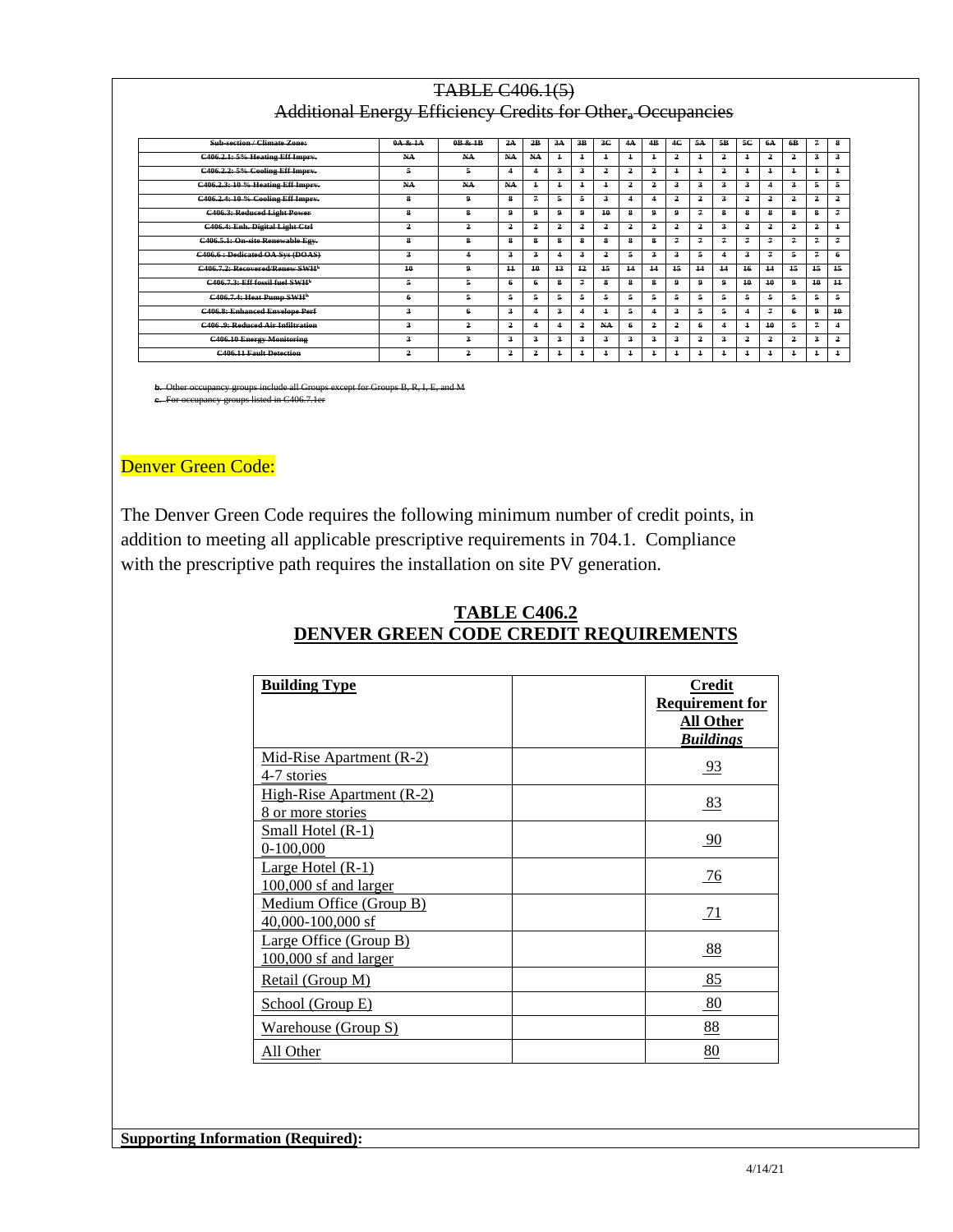All proposals must include a written explanation and justification as to how they address physical, environmental, and/or customary characteristics that are specific to the City and County of Denver. The following questions must be answered for a proposal to be considered.

Purpose: What does your proposal achieve?

The purpose of this proposal is to calibrate the number of points required by IECC Section C406 to meet the performance goals set by the City of Denver for the next cycle of the Denver Energy Code in "Denver's Net Zero Energy (NZE) New Buildings & Homes Implementation Plan." It also sets specific targets based on building type in order to allow Denver to move all building types toward Denver's NZE goal at a level rate.

Reason: Why is your proposal necessary?

The 2021 edition of the IECC replaced the C406 package options with credits options. Rather than requiring projects to choose one of a list of efficiency packages, C406 now sets a credits target and offers a list of efficiency options with "efficiency credits" that vary by climate zone and building type. A building chooses one or more of these measures to achieve the credit target. This was done for two primary reasons:

- The existing packages delivered widely inconsistent savings across different building types and climate zones (from less than 1% to over 5% according to an analysis by the Pacific Northwest National Laboratory). By establishing different credit values for the measures for different building types in different climate zones, the credits approach delivers more consistent savings from Section C406.
- The credit target would make it easier for jurisdictions to increase the stringency of the prescriptive path in a way that was consistent and credible.

This structure has several advantages for Denver's effort to increase the stringency of the energy code to meet the City's climate goals:

- It allows the stringency of the prescriptive compliance path to be quickly and easily calibrated to Denver's goals by simply changing the number of points required.
- It provides the maximum flexibility possible for projects using the prescriptive path since project teams will be able to choose which credit options are the most effective and cost effective for their particular project.
- It allows the custom elements of Denver's code to be confined to Section C406, which offers related benefits:
	- $\circ$  It keeps Denver's code requirements more aligned with those of neighboring jurisdictions since the efficiency requirements in the main body of the code remain the same. This will make compliance easier for the market, which will make enforcement easier for the City.
	- o It requires little to no change to standard code compliance tools like COMCheck. In the 2019 code cycle, Denver adopted multiple amendments to the 2018 IECC, and had to work with the Department of Energy and Pacific Northwest National Lab to create a custom version of COMCheck. Denver had to wait while the modifications were made to COMCheck before it could be used. Additionally, while this task was paid for using state code support dollars from DOE, the budget for those dollars is fixed and may not be available after adoption.
- Substantiation: Why is your proposal valid? (i.e. technical justification)

### **Target Setting**

This proposal sets a new credit target for the 2021 edition of the Denver Energy Code that aligns with the performance goal set for the 2021 DEC by "Denver's Net Zero Energy (NZE) New Buildings & Homes Implementation Plan" (see chart below). The existing IECC delivers different levels of performance for different building types, with some building types closer to Denver's NZE goal that others. Based on an analysis of building performance by New Buildings Institute, Denver's *Implementation Plan* includes the percent savings that will need to be achieved in each code cycle to ultimately achieve Denver's NZE goal (see table below and the "Energy Performance Targets in Code" section of the *Implementation Plan* for more information). The DEC -2019 is about 7% more efficient than the IECC-2021. This relationship between the DEC-2019 and IECC-2021 and the performance improvements in the *Implementation Plan* for the DEC-2021 can be combined to calculate the improvement that is required beyond the IECC-2021 for each building type.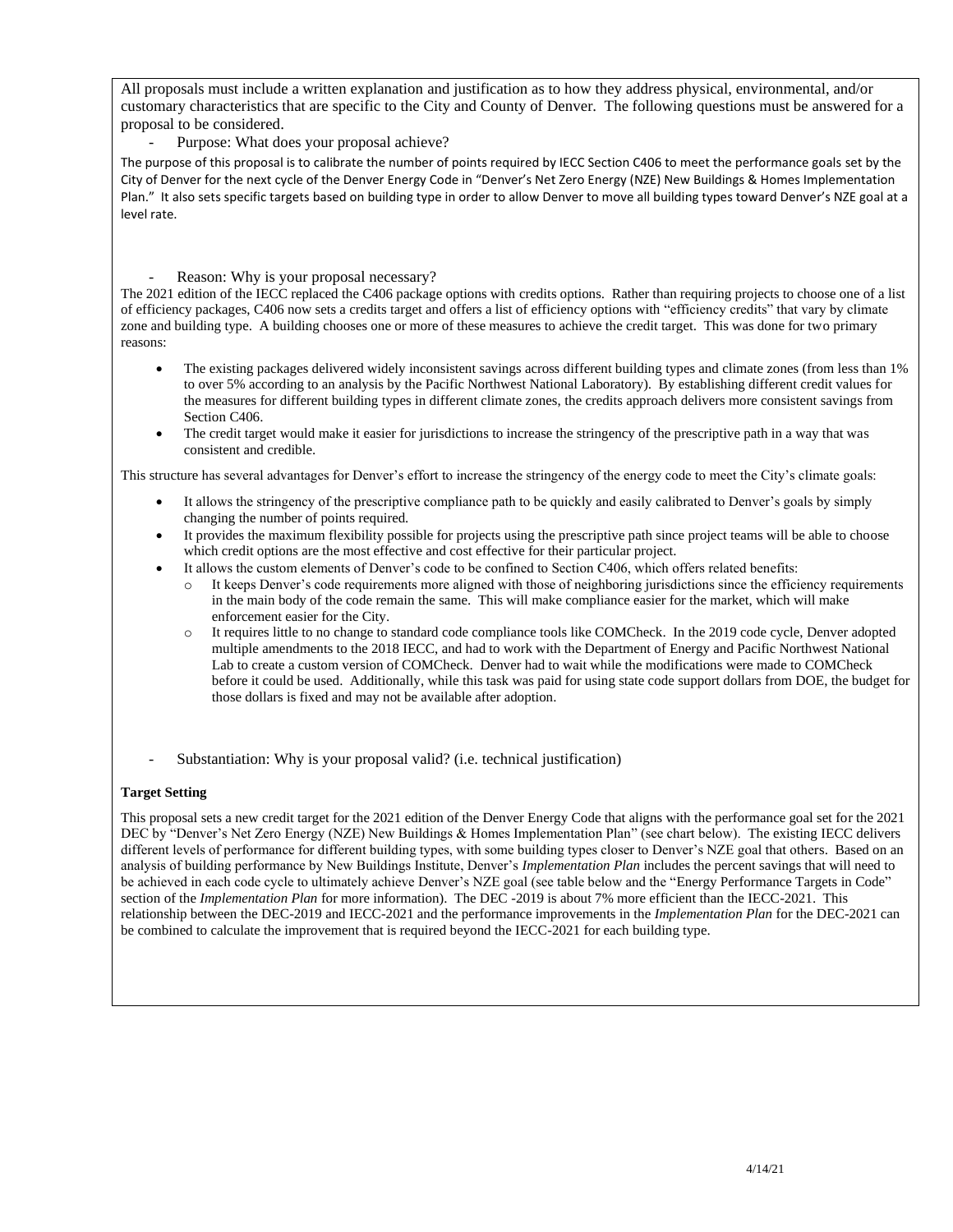

The proposal includes a separate set of targets for all-electric buildings. All-electric buildings only have to meet the 10-credit target from the 2021-IECC. Due to the decarbonization requirements of XCEL's electrical supply by 2050, building electrification has a greater carbon benefit for all Denver building types over 50-year service life than the increased efficiency in "Denver's Net Zero Energy (NZE) New Buildings & Homes Implementation Plan." Therefore, the credit targets have been maintained at IECC-2021 levels for all-electric buildings.

#### **The Proposal**

One significant change that the proposal makes is that it restructures the tables that contain the credit values for each credit option. The IECC-2021 has a separate table for each building type with columns for each climate zone. Since Denver is in a single climate zone, these tables have been combined into a single table that only has the credit values for Denver's climate zone, with each column representing a separate building type from the original tables.

Since the different building types are achieving different levels of performance under the IECC-2021 and are closer or further from Denver's NZE goal, the proposal also replaces the single credit target in the IECC-2021 with a table that contains custom credit targets for each building type that will keep them moving on the trajectory required to meet Denver's NZE goal.

The energy credit targets for the Denver Green Code represent a 10% whole building energy use improvement over the Denver base code. Compliance with the prescriptive approach can be demonstrated with a portion of the available energy credits, and may require either electrification of space heating and water heating loads, or additional onsite generation beyond the 50% Denver Green Code minimum (see proposal #4).

#### **Related Proposals**

Related proposals are also being submitted to increase the number of credits available for projects to use. This will provide increased flexibility in Section C406 for projects that need to meet a higher credit target. These include proposals to adjust the value of the existing infiltration reduction credits, to raise the cap on the number of points that can be obtained from efficient equipment, partial building electrification and to add credit options for higher performance thermal envelopes and further infiltration reduction.

If all of those additional proposals are approved, Table C406.1 would look like this:

|                                                             |              | Additional Energy Efficiency Credits for Denver |              |                        |                    |
|-------------------------------------------------------------|--------------|-------------------------------------------------|--------------|------------------------|--------------------|
| <b>Sub-section / Occupancy:</b>                             | Group        | Group                                           | Group        | Group                  | Other <sub>a</sub> |
|                                                             | B            | R and I                                         | E,           | M                      | <b>Occupancies</b> |
| $C406.2.1: 5%$ Heating Eff Imprv.                           |              |                                                 |              | $\mathcal{D}_{\alpha}$ |                    |
| C406.2.2: 5% Cooling Eff Imprv.                             | $\mathbf{2}$ |                                                 |              |                        |                    |
| C406.2.3: 10 % Heating Eff                                  | $\mathbf{2}$ | $\mathfrak{D}$                                  | 3            | 3                      | 3                  |
| Imprv.                                                      |              |                                                 |              |                        |                    |
| C406.2.4: 10 % Cooling Eff Imprv.                           | 4            |                                                 | 2            | 2                      | 2                  |
| C406.3: Reduced Light Power                                 |              | $\mathfrak{D}$                                  | 8            | 12                     | 7                  |
| C406.4: Enh. Digital Light Ctrl                             | $\mathbf{2}$ | <b>NA</b>                                       | $\mathbf{2}$ | 3                      | $\mathbf{2}$       |
| C406.5.1: On-site Renewable Egy.                            | 9            |                                                 | 6            | 7                      | 7                  |
| C406.6: Dedicated OA Sys (DOAS)                             | 5            | 8                                               | NA           | 2                      | 5                  |
| C406.7.2: Recovered/Renew SWH <sub>b</sub>                  | NA           | 14                                              |              | <b>NA</b>              | 14                 |
| $C406.7.3$ : Eff fossil fuel SWH <sub>b</sub>               | <b>NA</b>    | 9                                               | $\mathbf{2}$ | <b>NA</b>              | 9                  |
| C406.7.4: Heat Pump $SWHb$                                  | NA           | 5                                               |              | <b>NA</b>              | 5                  |
| <b>C406.8.1: Reduced envelope UA</b>                        | <b>10</b>    |                                                 |              |                        |                    |
| <b>C406.8.2: Further reduced envelope UA</b>                | 15           |                                                 |              |                        |                    |
| <b>C406.9.1: Reduced Air Infiltration</b>                   |              |                                                 | NA           |                        |                    |
| <b>C406.9.2: Further Reduced Air</b><br><b>Infiltration</b> |              |                                                 | $NA$         |                        |                    |

TABLE C406.1